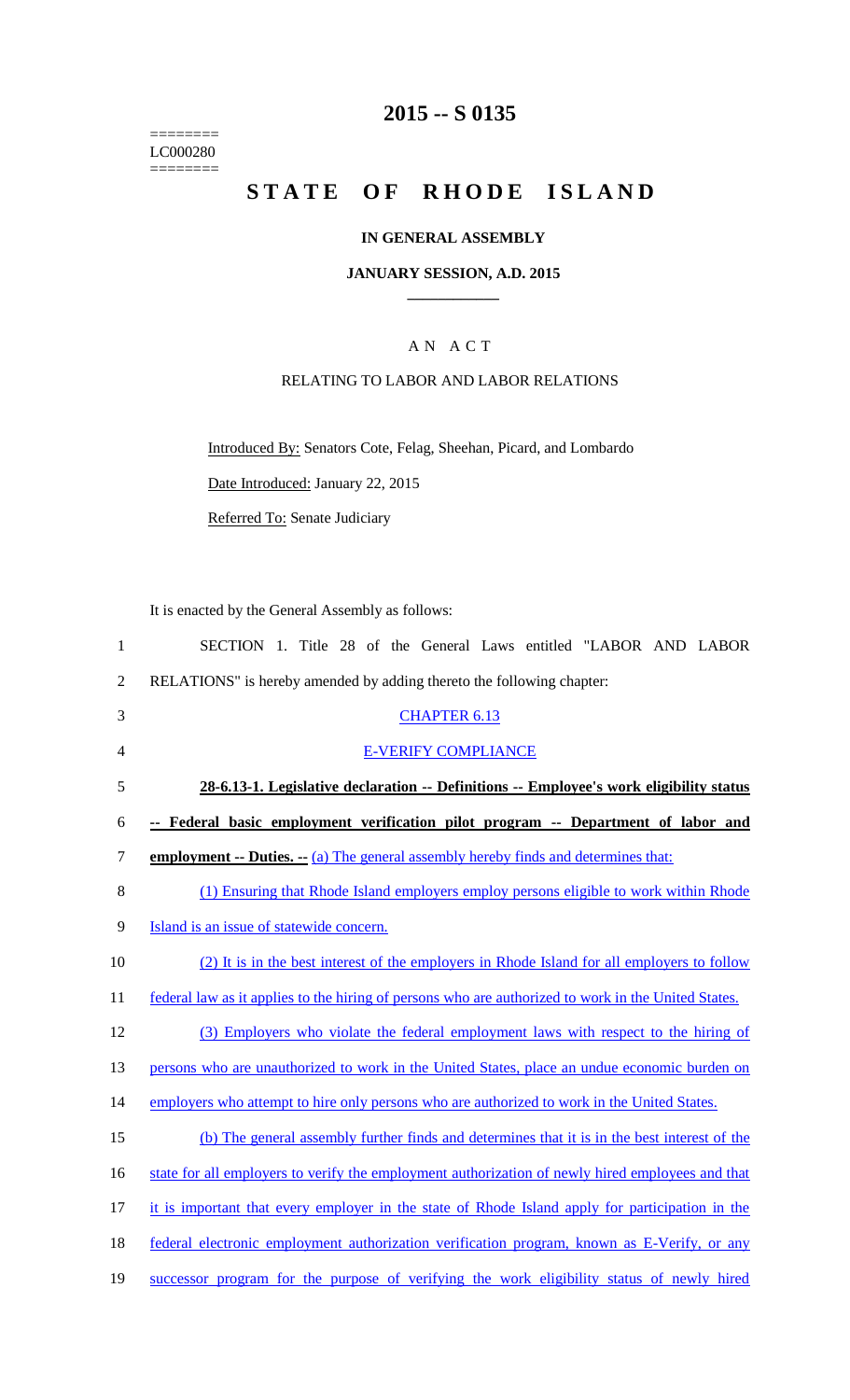### employees.

| $\mathbf{2}$     | (c) As used in this chapter:                                                                         |
|------------------|------------------------------------------------------------------------------------------------------|
| 3                | (1) "Employee" means any individual for whom an employer is required to file a form W-               |
| $\overline{4}$   | 2 wage and tax statement with the federal internal revenue service.                                  |
| 5                | (2) "Employer" means a person transacting business in Rhode Island who, at any time,                 |
| 6                | employs three (3) or more persons to perform services of any nature and who has control of the       |
| $\boldsymbol{7}$ | payment of wages for such services or is the officer, agent, or employee of the person having        |
| $8\,$            | control of the payment of wages; except that "Employer" does not include the federal                 |
| $\mathbf{9}$     | government, another state, or a political subdivision of Rhode Island or another state.              |
| 10               | "Program" means the federal electronic employment authorization verification<br>(3)                  |
| 11               | program, known as E-Verify, or any successor program, created pursuant to 8 U.S.C. §. 1324(a),       |
| 12               | as expanded to include all fifty states in the "Basic Pilot Program Extension and Expansion Act of   |
| 13               | 2003", Pub.L. No. 108-156.                                                                           |
| 14               | 28-6.13-2. Participation in the program. -- (a) Each employer in Rhode Island shall                  |
| 15               | apply to participate in the program for the purpose of verifying the work eligibility status of each |
| 16               | of the employer's newly hired employees by the following dates:                                      |
| 17               | (1) An employer with two hundred (200) or more employees shall apply to participate in               |
| 18               | the program no later than January 1, 2016;                                                           |
| 19               | (2) An employer with at least fifty (50) employees but fewer than two hundred (200)                  |
| 20               | employees shall apply to participate in the program no later than July 1, 2016; and                  |
| 21               | (3) An employer with fewer than fifty (50) employees shall apply to participate in the               |
| 22               | program no later than January 1, 2017.                                                               |
| 23               | (b) An employer shall submit an application to participate in the program no less                    |
| 24               | frequently than every sixty (60) days until the employer is accepted into the program. An            |
| 25               | employer that is accepted into the program shall agree to participate in the program. An employer    |
| 26               | shall retain records for audit purposes that show that the employer has applied to the program       |
| 27               | and, following acceptance, show that the employer is an active participant in the program.           |
| 28               | (c) All employers subject to the provisions of this section shall notify the department of           |
| 29               | labor that the employer has complied with the provisions of this chapter shall, within seven (7)     |
| 30               | business days of making the application pursuant to subsection (a) of this section and within        |
| 31               | seven (7) business days of being accepted into the program pursuant to subsection (b) of this        |
| 32               | section. The department shall prepare and provide forms for such notification. The notification      |
| 33               | form provided shall:                                                                                 |
| 34               | (1) Require the employer to provide the E-Verify company identification number issued                |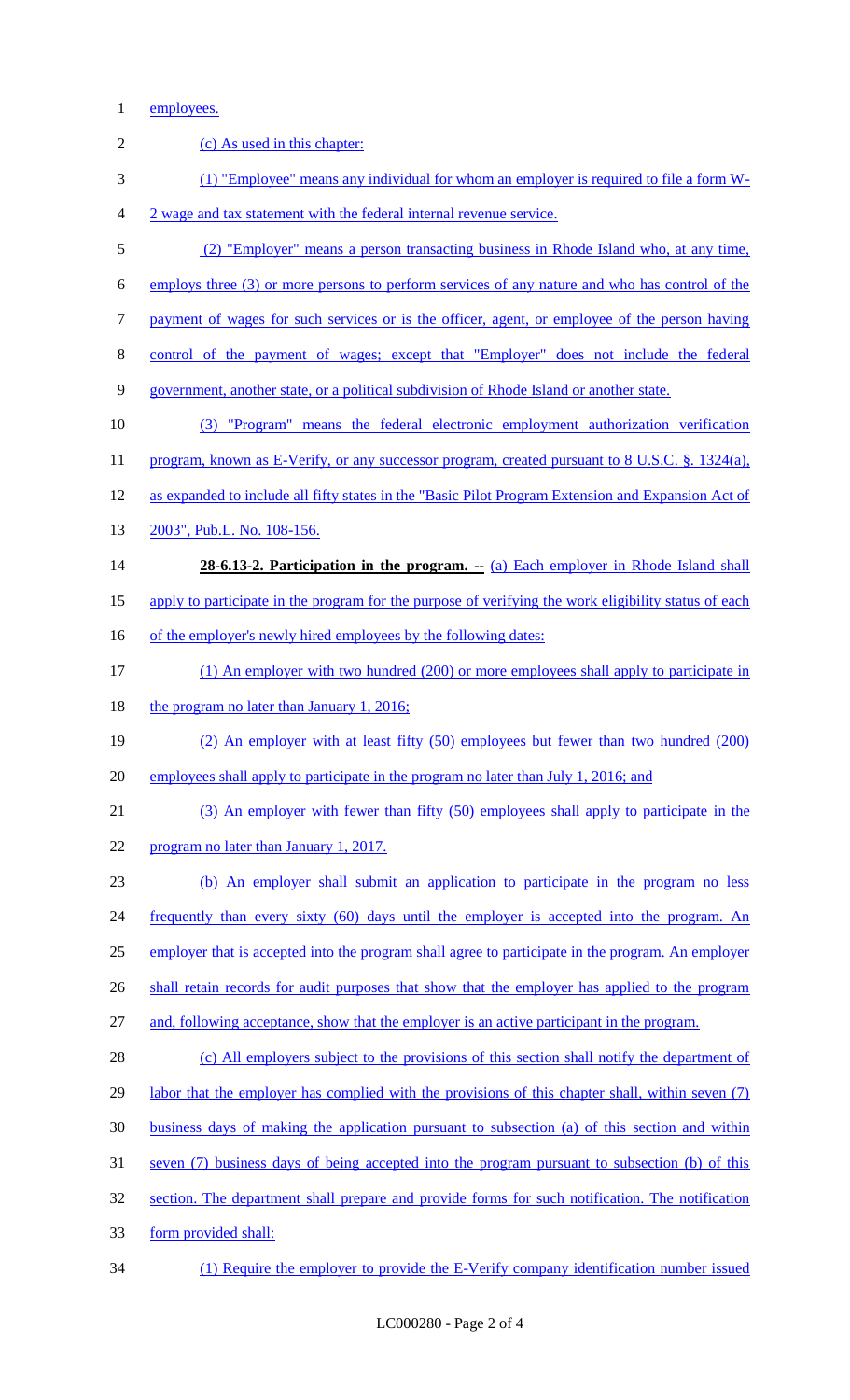## 1 to the employer upon registration; and

| $\overline{2}$ | (2) Be sworn and subscribed to under penalties of perjury by a representative of the                |
|----------------|-----------------------------------------------------------------------------------------------------|
| 3              | employer. The signing and provision of any such notification which the person knows contains        |
| 4              | any statement which is false or erroneous, or defective in any important particular, and which, to  |
| 5              | his or her knowledge, is intended to mislead the department, shall have committed the offense of    |
| 6              | giving a false document pursuant to § 11-18-1.                                                      |
| 7              | (d) The department of labor and training shall provide a list of all employers who fail to          |
| 8              | comply with the provisions of this section or who fail to notify the department of labor and        |
| 9              | training of their compliance to the Investigations Division of the U.S. Bureau of Immigration and   |
| 10             | <b>Customs Enforcement.</b>                                                                         |
| 11             | (e) The department of labor and training, with the cooperation of the secretary of state,           |
| 12             | shall put a mechanism in place to notify each employer of the requirements of this section and      |
| 13             | how to comply and shall make the information available on the department's website.                 |
| 14             | (f) An employer shall immediately terminate the employment of an employee upon                      |
| 15             | receipt of a final notice from the department of homeland security of nonconfirmation of work       |
| 16             | eligibility concerning such employee and after any applicable contest periods stipulated by         |
| 17             | federal law and/or regulation have run.                                                             |
| 18             | $(g)$ An employer who, in good faith relies on the program to verify the employment                 |
| 19             | eligibility of its employees, shall be exempt from liability, or suit arising from any action under |
| 20             | this section; provided, however, that nothing contained herein shall be construed to limit remedies |
| 21             | or relieve obligations and/or penalties under state anti-discrimination laws.                       |
| 22             | <b>28-6.13-3. Severability clause.</b> -- If any provision of this section or the application of a  |
| 23             | provision shall for any reason be judged invalid, that judgment shall not affect, impair, or        |
| 24             | invalidate the remainder of the section, but shall be confined in this effect to the provisions or  |
| 25             | application directly involved in the controversy giving rise to the judgment.                       |
| 26             | SECTION 2. This act shall take effect upon passage.                                                 |

#### ======== LC000280  $=$